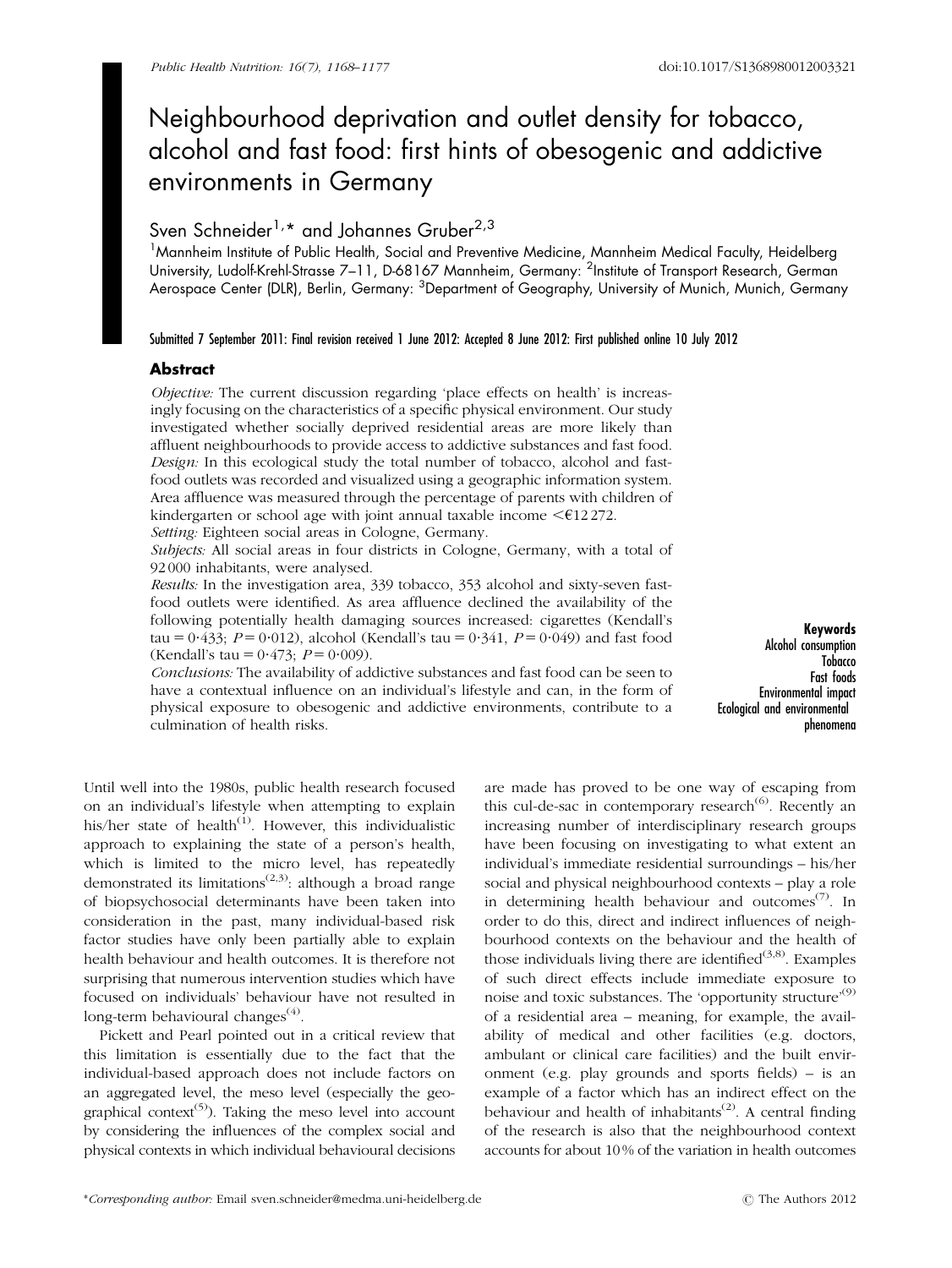and contributes to the emergence and stabilization of health inequalities $<sup>(10)</sup>$  $<sup>(10)</sup>$  $<sup>(10)</sup>$ .</sup>

Tobacco consumption, alcohol consumption and an unhealthy diet rank among the major health risk factors in developed countries $^{(11)}$  $^{(11)}$  $^{(11)}$ . The local availability of tobacco, alcohol and food is especially relevant and worth assessing in the investigation of place effects on health<sup> $(12)$  $(12)$ </sup>. In fact, some studies have previously shown a positive correlation between neighbourhood deprivation and the availability of tobacco<sup>(13-18)</sup>, alcohol<sup>[\(4](#page-8-0),[19,20\)](#page-8-0)</sup> as well as convenience and fast foods<sup>[\(18,21](#page-8-0)[–24](#page-9-0))</sup>.

A recent study examined tobacco and alcohol simultaneously and also found a significantly positive correlation with deprivation indicators for both products<sup> $(25)$  $(25)$ </sup>. Pearce et al. found a positive correlation with deprivation indicators in their joint analysis of alcohol and fast-food outlets<sup>[\(26\)](#page-9-0)</sup>. However, in the process of our research we could not find any other study which included and mapped tobacco, alcohol and fast-food outlets simultaneously.

The current study takes this approach and addresses the following question using the example of a German megacity: are socially deprived residential areas more likely than affluent areas to provide access to addictive substances and food which can be detrimental to inhabitants' health? In the study, we comply with relevant authors' stipulations regarding both content and methods. These not only call for the consideration of characteristics of the physical environment with regard to such issues, but also for the methodological use of an advanced geographic information system  $(GIS)^{(8,9)}$  $(GIS)^{(8,9)}$  $(GIS)^{(8,9)}$ .

## Experimental methods

In the present ecological study<sup>([27\)](#page-9-0)</sup>, the total number of all tobacco, alcohol and fast-food outlets within a predefined investigation area was recorded and visualized using a GIS.

#### Definition of outcomes and data collection

As the locations of the outlets of interest are not officially registered, all streets and squares within the defined study area were covered during usual opening hours on foot or by bicycle. The inspection was carried out between October and December 2009 by a geographer (J.G.). All retail locations (e.g. supermarkets, shops, kiosks and gas stations) and catering venues (restaurants, bars and other venues) were checked for tobacco, alcohol and fast-food products. We identified classic providers such as service stations, drugstore chains, owner-managed shops and kiosks, as well as exterior (e.g. wall-mounted) cigarette vending machines and those located inside service establishments (e.g. bars, pubs or restaurants) as tobacco outlets. Every shop, kiosk or restaurant with a product range which included alcohol was defined as an alcohol outlet. Only outlets offering warm takeaway food were classified as fast-food outlets (e.g. hamburger, doner kebab, gyros pita, takeaway pizza, French fries, hot dogs). Outlets which also offered seating without service in addition to takeaway items were also classified as fastfood outlets. Full-service restaurants and venues without a takeaway counter – meaning those that predominantly offered table service – were not included.

#### Method of geocoding

Digitalization and geocoding were carried out using the GIS software  $ESRI^{\circledR}$  ArcMap<sup>TM</sup> (ArcGIS<sup>TM</sup> 9.3; ESRI, Redlands, CA, USA). As a basis for transferring the mapped evaluation data to GIS, we used digital details taken from the 'German National Map' ('Deutsche Grundkarte' DGK5, scale 1:5000) as raster data.

#### Definition of the investigation area

Data were collected in Cologne. Located in the Western part of Germany, Cologne is Germany's fourth largest city, with a population of  $1\,020\,000$  inhabitants<sup>([28\)](#page-9-0)</sup>. Cologne is considered to be a 'typical German city' with a historical city centre surrounded by suburbs alongside radial and ring roads. Cologne was chosen for the present study because it is one of the few German cities in which so-called 'social areas' have already been delineated by the Statistical Department of Cologne. 'Social area' is an established (although still heterogeneously used) geographical term defined generally as conjoined clusters of homogeneous streets and houses within a city which share certain characteristics and attributes<sup> $(29)$  $(29)$ </sup>. The complex factor analysis procedure used to define these social areas has been described in detail elsewhere<sup>[\(30](#page-9-0))</sup>. The city of Cologne contains a total of 269 of these social areas.

A visual inspection of the entire city of Cologne would have taken over a year. For our study, eighteen social areas in four districts of Cologne (from west to east: two out of two social areas of Cologne-Junkersdorf, six out of six social areas of Cologne-Lindenthal, eight out of eight social areas of Cologne-Muelheim and two out of two social areas of Cologne-Neubrueck) were chosen. We selected these four districts after having taken into consideration their comparable distance from the city centre as well as their geographical structure: two of these districts are located 7km away from the city centre (Cologne-Junkersdorf, Cologne-Neubrueck), while the other two districts are in close proximity to the historical city centre (2km; Cologne-Lindenthal, Cologne-Muelheim). Furthermore, two of these districts (Cologne-Junkersdorf, Cologne-Lindenthal) are located to the west and two (Cologne-Muelheim and Cologne-Neubrueck) to the east of the Rhine River, which runs through the city. Additionally, a representative reflection of Cologne's segregation structures was sought. In short, Cologne-Junkersdorf and Cologne-Neubrueck are typical suburban areas with mixed geographical development and heterogeneous population structures. Around 10000 inhabitants live in these two districts. In contrast, the districts of Cologne-Lindenthal and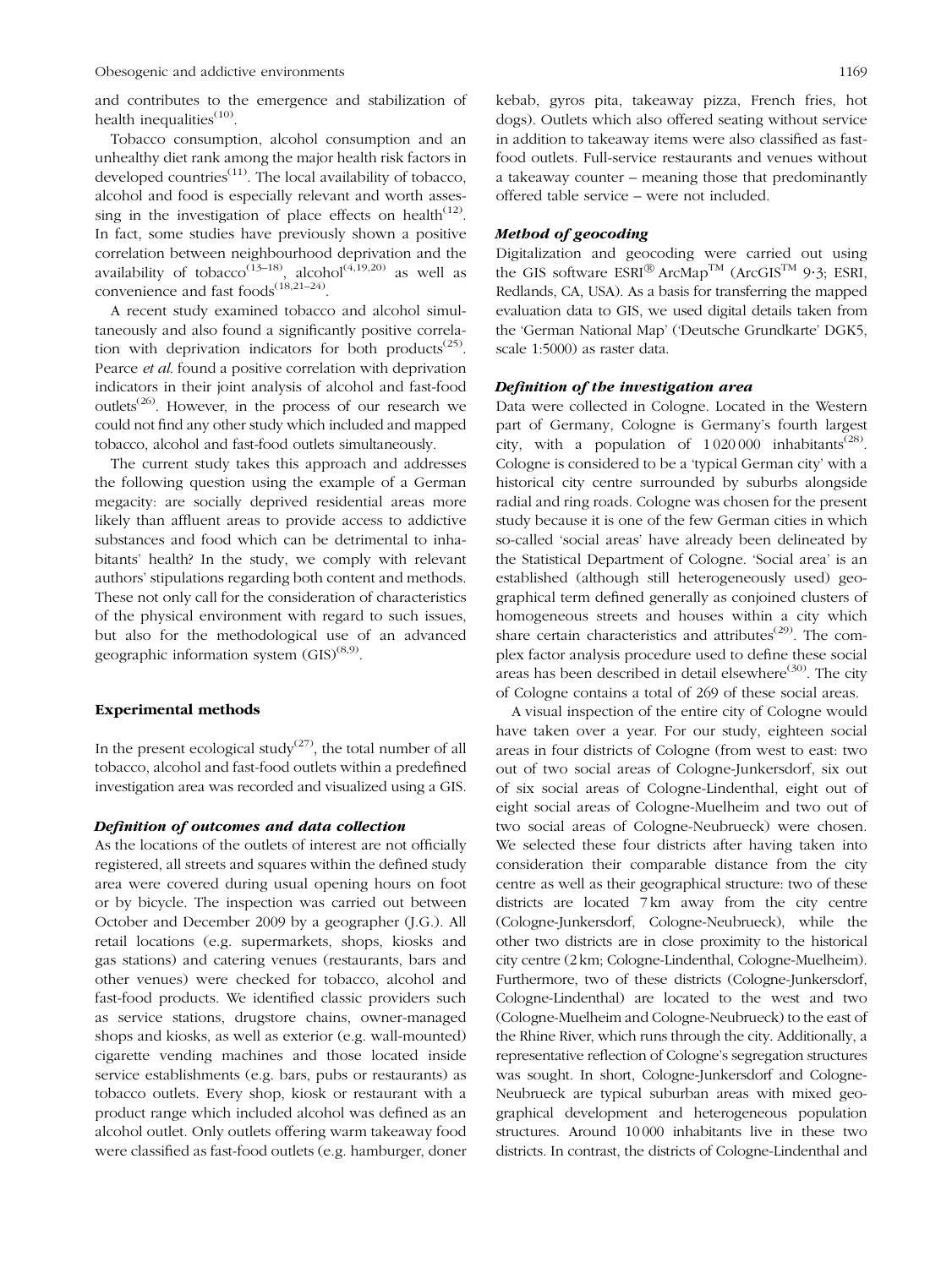Cologne-Muelheim both exhibit an urban structure typical of city centre outskirts and are home to 30000 and 40000 inhabitants, respectively.

## Definition of status indicators

Income is considered to be a suitable and widely used indicator of objective deprivation<sup> $(31)$  $(31)$ </sup>. As is usually the case in Germany, no epidemiological data regarding the income of the 91 634 inhabitants of the social areas were available due to privacy protection laws. However, for each social area we were able to obtain information regarding the percentage of parents who were exempt from paying kindergarten or full-time school fees for their children. The threshold for exemption from paying such fees is set at a joint annual taxable income of  $\epsilon$ 12 272. At the time of submission of the present paper, this corresponded to \$US 16 013. The Department for Children, Youth and Family/Youth Assistance Planning responsible for the City of Cologne emphasizes that 'it is possible to reach representative conclusions regarding the income situation in social areas by assessing data concerning parents paying [such] fees<sup> $(32)$  $(32)$ </sup>. Because the income of parents within one district in Germany is therefore likely to correlate strongly with the income of the other inhabitants, we used that income indicator for the entire district. Two measures of income were calculated for each district: (i) the percentage of parents with a joint annual taxable income of  $\leq \text{\textsterling}12 272$ , which was used for a correlation analysis; and (ii) whether the district percentage of low-income parents was greater or less than 32 % (the mean for the 269 social areas of Cologne), which was used in a comparison of low- and high-income areas. To back up the findings, we took three additional indicators of objective social deprivation into consideration. We had access to data from 2007 regarding youth unemployment rates, the proportion of the population receiving social welfare and the percentage of pupils attending low-qualifying schools in each social area.

# Statistical methods

In the first part of the analysis we examined how accessible the outlets were to the residents. First, all residential buildings within the eighteen social areas were localized  $(n_{\text{building}} 11 339)$ . For this purpose the Base DLM (Digital Landscape Model 1:25 000, created by the German Federal Agency for Cartography and Geodesy) was used. In the next step the resident population was evenly distributed among the buildings identified within each social area. A separate calculation was necessary because the building structure within the social areas was homogeneous, but varied among the different social areas. As a result, the Euclidean distances from each residential building to the nearest outlet were calculated. To proceed in the most realistic manner, outlets from the neighbouring social areas were also taken into consideration. The accessibility of the outlets investigated consequently

equates to the average and weighted Euclidean distance between residential building and outlet.

In the second part of the analysis we examined associations and correlations between deprivation indicators and the number of outlets in social areas. In order to present the outlet density in comparable units for all social areas, the number of identified points of sale was also set in relation to the corresponding number of inhabitants in accordance with usual standards<sup>[\(19](#page-8-0))</sup>. Within bivariate analyses (t tests for association analyses and Kendall's tau  $\beta$  ( $\tau_B$ ) for correlation analyses), the data were normally distributed according to the Kolmogorov– Smirnov test. Due to very few outlets in the districts of Neubrueck and Muehlheim, we used Kendall's  $\tau_\beta$  correlation analysis to examine the relationship between deprivation indicators and the number of outlets in social areas. Kendall's  $\tau_\beta$  correlation coefficients are based on ranks of observations and therefore less vulnerable to outliers than other correlation coefficients<sup> $(33)$  $(33)$ </sup>.

Next, we used Moran's I statistic to test for spatial autocorrelation between the number of tobacco, alcohol and fast-food outlets (which occurs when nearby spatial units are related to each other<sup> $(34)$  $(34)$ </sup>). A recent study showed systematic patterns in the spatial distribution of tobacco outlets in 1938 census tracts in the state of New Jersey (USA) that violated the assumption of independence of each observation and caused overestimated coefficients and standard  $\arccos^{(17)}$  $\arccos^{(17)}$  $\arccos^{(17)}$ . Our study was limited to eighteen social areas within four districts of Cologne, and Moran's I statistic indicated no significant spatial autocorrelation. Furthermore, we employed multilevel modelling to test whether the  $P$  values and the correlation coefficients might be inflated by the hierarchical data structure. We did not find any variance on the district level and assume that our results are not biased by the clustering of the social areas within districts.

In all cases, we used two-sided tests with  $P < 0.05$  to indicate statistical significance. All analyses were done using the statistical software package SPSS-PASW Statistics for Windows, version 18?0 (SPSS Inc.), except for the calculation of Moran's I test statistic, which was conducted using GeoDa095-i $^{(35)}$  $^{(35)}$  $^{(35)}$ .

#### Results

In the entire investigation area, 339 tobacco, 353 alcohol and sixty-seven fast-food outlets were identified, which represents approximately one point of sale per 270, 260 and 1368 inhabitants, respectively. Most tobacco points of sale were cigarette vending machines: forty-eight of them were outdoor and 138 of them were indoor vending machines. Additional tobacco sources included kiosks  $(n 85)$ , supermarkets  $(n 25)$ , petrol stations  $(n 13)$ , drugstores  $(n 10)$ , tobacco shops  $(n 8)$  and grocery stores  $(n 12)$ . The spatial distribution of the commercial tobacco sources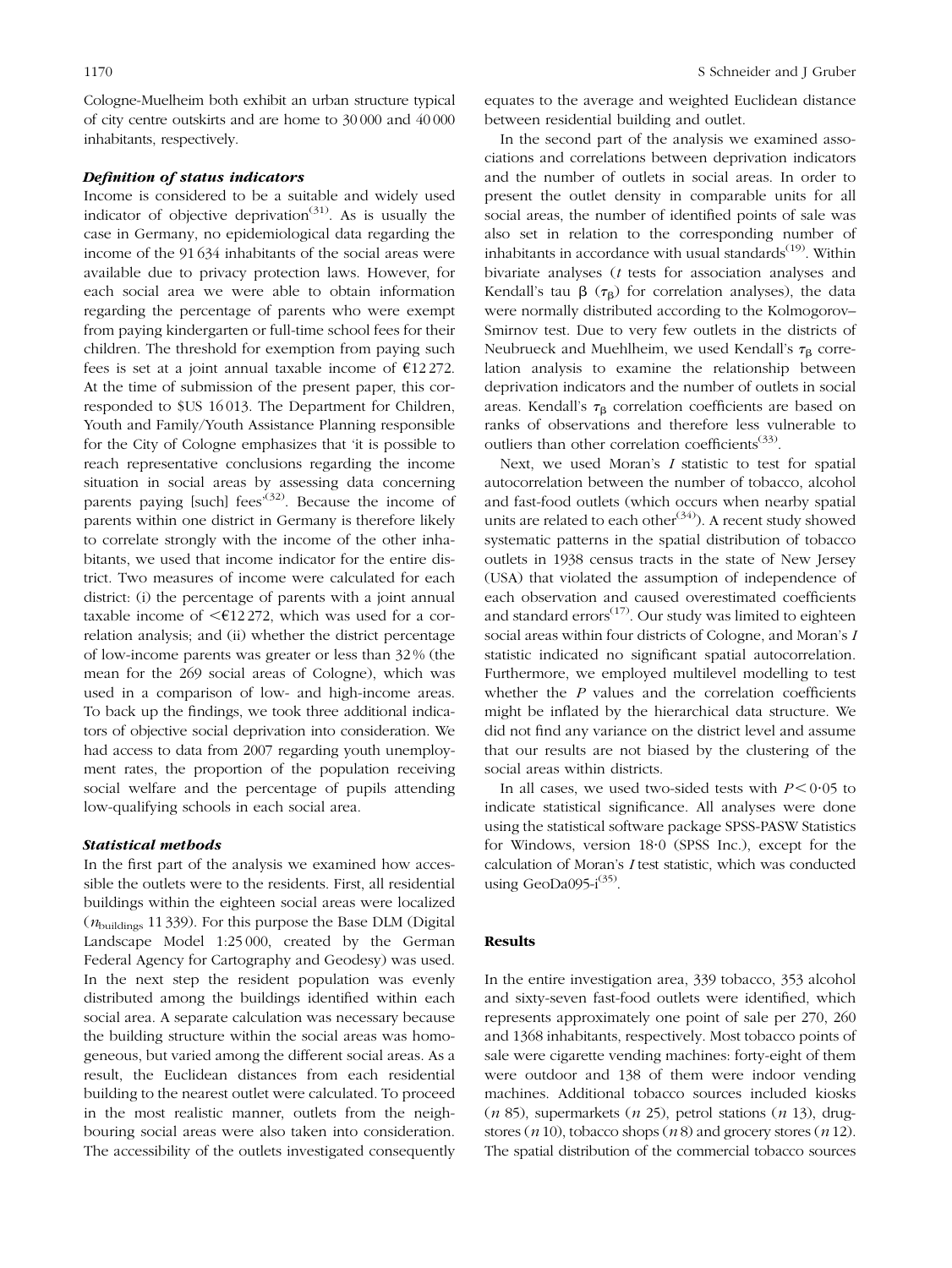is shown in the GIS-based map (Fig. 1). It illustrates the almost ubiquitous availability of cigarettes in all areas, with the highest densities along arterial roads and district centres. Any arbitrarily chosen residential building inside the investigation area was situated within a few hundred metres of a commercial tobacco source, at most (range: 0–568 m, mean: 135 m, median: 111 m,  $n_{\text{building}}$  11339).

The density of outlets offering alcoholic beverages was found to be even higher (Fig. 2). More than half of the alcohol outlets identified were located inside catering venues, namely in restaurants, bars and pubs  $(n \ 194)$ . Kiosks  $(n 83)$  and petrol stations  $(n 13)$  represented approximately a quarter of all alcohol outlets  $(n, 353)$ identified. Approximately every ninth outlet identified  $(n 41)$  was a large grocery store/supermarket  $(n 30)$  or drugstore  $(n 11)$  and about 7% were specialty stores such as wine and spirit shops, delicatessens, etc.

The Euclidean distances between the residential buildings and the nearest outlet amounted on average to between 82 and 151 m for tobacco (Fig. 1) and 92 and 175 m for alcohol, depending on the district (Fig. 2). In comparison, fast-food points of sale were found to be further away from residential buildings (194–782m, [Fig. 3](#page-4-0)). Twenty-two out of a total of sixty-seven points of sale were solely takeaway outlets. The remaining outlets also offered the possibility to eat while standing or sitting (e.g. food chains/catering industry).

Next we examined the association between neighbourhood deprivation and local supply. We compared all social areas of above-average income with all those of



Fig. 1 True to scale, cartographic depiction of all tobacco outlets in eighteen social areas of the city of Cologne, Germany, autumn 2009



Fig. 2 True to scale, cartographic depiction of all alcohol outlets in eighteen social areas of the city of Cologne, Germany, autumn 2009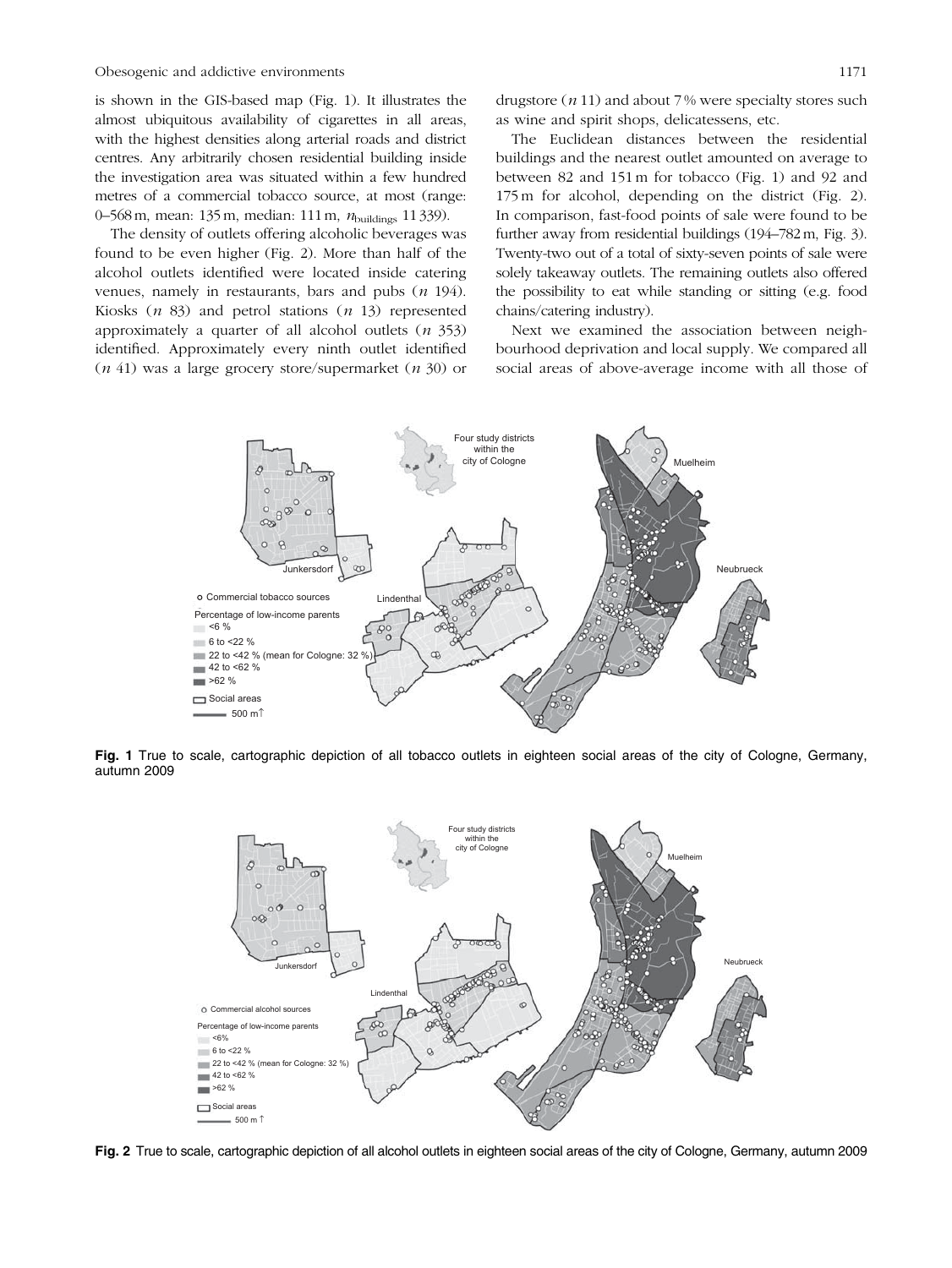<span id="page-4-0"></span>

Fig. 3 True to scale, cartographic depiction of all fast-food outlets in eighteen social areas of the city of Cologne, Germany, autumn 2009

below-average income with respect to the density of points of sale. With 4?70 tobacco sources per 1000 inhabitants, we found significantly more commercial cigarette sources in the disadvantaged districts than in the affluent districts, where the density was  $2.67$  per 1000 inhabitants  $(t = -2.22; P = 0.041)$ . Differences were also seen regarding alcohol and fast food: the number of outlets in the disadvantaged districts was  $4\cdot 70$  and  $1\cdot 19$  per 1000 inhabitants, respectively. In the more affluent districts, the number of commercial sources per 1000 inhabitants was 2.98 for alcohol ( $t = -1.58$ ;  $P = 0.134$ ) and 0.27 for fast food  $(t = -2.44; P = 0.042)$ .

Neighbourhood deprivation showed a clear association with the average distance to the nearest outlet: whereas the residential population in the ten more affluent areas had an average Euclidean distance of 151 m (tobacco), 166 m (alcohol), 511 m (fast food) to the next point of sale, these distances amounted to 85 m (tobacco), 99 m (alcohol), 177 m (fast food) in the eight disadvantaged districts. Legal drugs and fast food were significantly  $(P < 0.05)$  more accessible to the residents of socially disadvantaged districts.

In more detailed analyses, significant correlations between the income indicator and outlet density were also found for all three categories of product which can be detrimental to inhabitants' health: the lower the income in a district, the higher the availability of cigarettes, alcohol and fast food [\(Figs 4](#page-5-0)[–6\)](#page-7-0). This correlation was strongest for fast food  $(\tau_{\beta} = 0.473; P = 0.009)$ , followed by tobacco products ( $\tau_\beta = 0.433$ ;  $P = 0.012$ ) and alcohol ( $\tau_{\beta} = 0.341$ ,  $P = 0.049$ ).

Correlation coefficients for the three alternative indicators of youth unemployment  $(\tau_{\beta}(\text{tobacco}) = 0.322)$ ;  $\tau_{\beta}(\text{alcohol}) = 0.257$ ;  $\tau_{\beta}(\text{fast food}) = 0.496$ ), the percentage

of people receiving social welfare  $(\tau_\beta$ (tobacco) = 0.289;  $\tau_{\beta}(\text{alcohol}) = 0.184$ ;  $\tau_{\beta}(\text{fast food}) = 0.409$ ) and the percentage of pupils attending low-qualifying schools  $(\tau_{\beta}(\text{tobacco}) = 0.268; \tau_{\beta}(\text{alcohol}) = 0.229; \tau_{\beta}(\text{fast food}) =$ 0?450) indicated a similar tendency, but were significant only in the case of fast food  $(0.006 < P < 0.023)$ .

#### Discussion

# Principal findings and contribution to the current state of research

In residential areas with low income and high deprivation levels, the availability of unhealthy products was significantly higher than in more affluent areas. The density of outlets which provide alcohol and tobacco, as well as those offering unhealthy food, correlated significantly with the social structure of a specific residential area. Thus, the physical environment, specifically discrepancies in the availability of fast food and addictive substances, can have a contextual influence on the health of an individual and can, in the form of physical exposure, contribute to a further culmination of health risks.

Based on the term 'obesogenic environments'<sup>[\(26,36](#page-9-0))</sup>, we suggest that there are also 'addictive environments' which cluster in socially disadvantaged neighbourhoods. This is consistent with relevant literature which we summarized in the paper's introduction. (By contrast, the literature on the relationship between neighbourhood deprivation and the accessibility of healthy food (like fruit and vegetables) is inconsistent<sup> $(4,23,26,37)$  $(4,23,26,37)$ </sup>.) That such a higher exposure is in fact correlated with a higher demand is confirmed by several studies on tobacco and alcohol<sup>[\(18](#page-8-0)[,38,39](#page-9-0))</sup>. Several authors report spatial aggregation structures in the form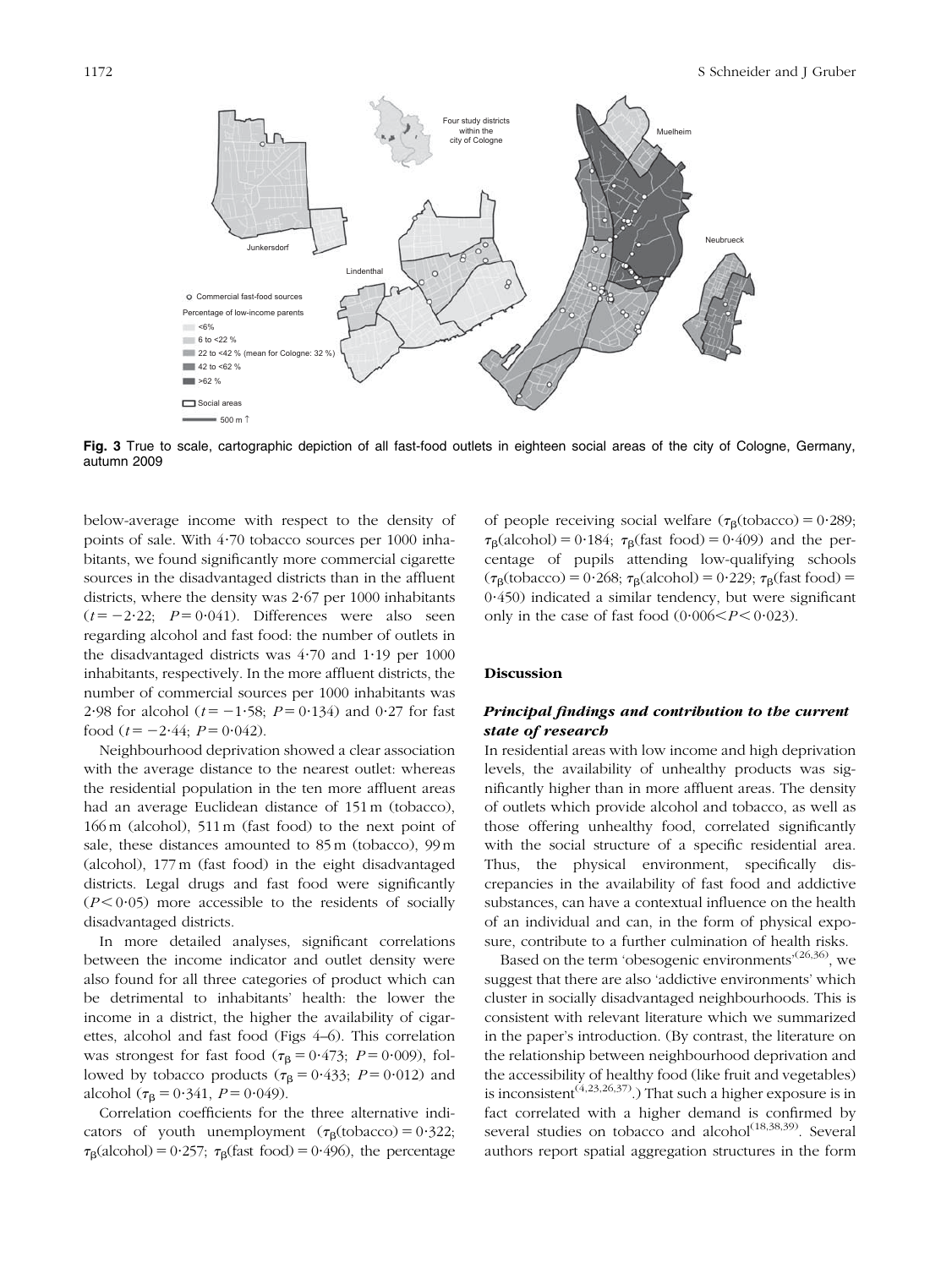<span id="page-5-0"></span>

Fig. 4 Scatter plot for the correlation between an income indicator and tobacco outlet density in eighteen social areas of the city of Cologne, Germany, autumn 2009.  $\tau_\beta$  = 0.433, P = 0.012; C = mean for city of Cologne; o, social areas with under-average income indicator;  $\circ$ , social areas with above-average income indicator; income indicator = parents with a joint annual taxable income < $612$  272 within the social area/all parents within the social area (in %)

of so-called 'smoking islands'[\(40](#page-9-0)). According to three current reviews, the majority<sup>[\(23,41,42\)](#page-9-0)</sup> but not all<sup>[\(43,44](#page-9-0))</sup> of the studies also identified a significant association between a healthy community food environment and limited access to fastfood restaurants, on the one hand, and healthy diets and lower obesity rates on the other hand.

Consequently, our results support the thesis of 'deprivation amplification<sup> $(45)$  $(45)$ </sup>. The effects of higher availability of fast-food and legal drug outlets is further amplified because disadvantaged groups are less likely to own a car and are therefore less mobile, making them less able to obtain alternative, healthy products (e.g. organic food, fresh fruits and vegetables)<sup>([4](#page-8-0))</sup>. It is possible that these phenomena on the meso level could help to partially explain the widening gap in social and health inequalities<sup> $(22,26,46)$  $(22,26,46)$ </sup>. In our conclusion we take up suggestions recently made by the WHO and other research groups as to how such a deprivation amplification could be countered on the meso  $level^{(18,25,47-49)}$  $level^{(18,25,47-49)}$  $level^{(18,25,47-49)}$  $level^{(18,25,47-49)}$  $level^{(18,25,47-49)}$  $level^{(18,25,47-49)}$ .

#### Limitations and strengths

Methodical limitations of the present study mainly concern the selection of the study area, the clustering of social areas and the inability to assess causality. Strengths of the study include the simultaneous consideration of the availability of tobacco, alcohol and fast-food products, the use of innovative GIS methods to visualize the number and distribution of outlets, and the comprehensive and valid data collection process which included every outlet in an extensive geographic investigation area.

# Selectivity of the area of investigation

Although we have termed Cologne a 'typical German city', it cannot be considered to be representative of all German cities. Nevertheless, the proportion of persons aged  $0-25$  years amounted to  $24.3\%$  (compared with the Germany-wide average of 25?8 %) and the unemployment rate was 13.1% (compared with the Germany-wide average of  $11·7$ %), and therefore the city can be said to be typical of the nationwide urban situation.

#### Clustering of social areas

We used a stratified sample design to identify eighteen social areas clustered within four different districts. In this way we were able to economize field time and field costs. We intentionally incorporated districts with different social and geographical structures into the study, which provided a key basis for comparison. However, this design can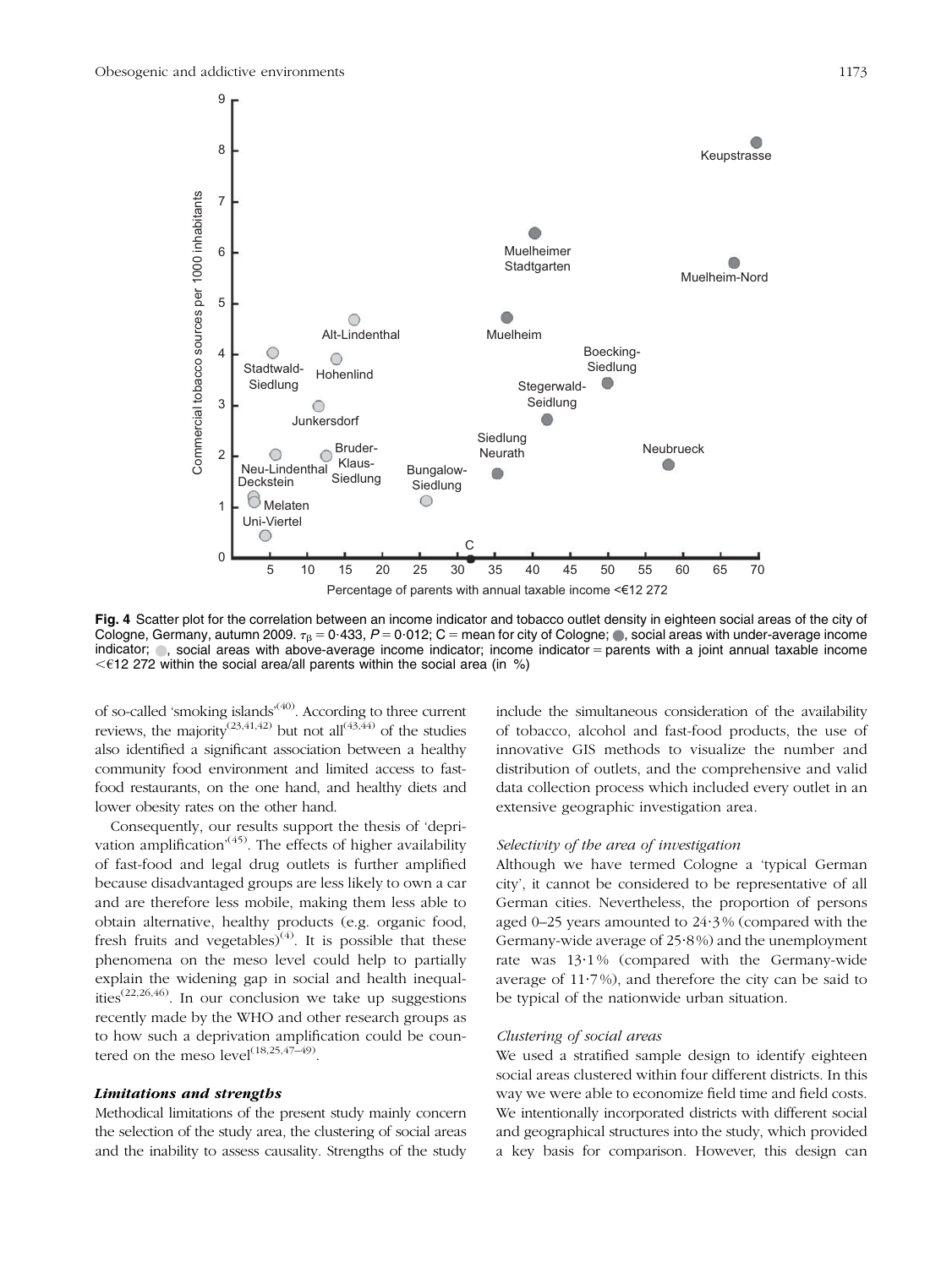

Fig. 5 Scatter plot for the correlation between an income indicator and alcohol outlet density in eighteen social areas of the city of Cologne, Germany, autumn 2009.  $\tau_8 = 0.341$ ,  $P = 0.049$ ; C = mean for city of Cologne; o, social areas with under-average income indicator;  $\cap$ , social areas with above-average income indicator; income indicator = parents with a joint annual taxable income < $612$  272 within the social area/all parents within the social area (in %)

produce spatial autocorrelation because social areas within the same district are likely to have similar numbers of outlets and a similar social structure<sup> $(4,13)$ </sup>. If spatial autocorrelation occurs and spatial units in close proximity are related to each other, the assumption of independence in classical statistical models is violated and the type I error is inflated<sup>[\(50](#page-9-0))</sup>. We therefore carefully checked the dependent variables by social area for spatial autocorrelation using Moran's I test statistic and did not observe any significant spatial clustering. Furthermore, we used multilevel modelling to test whether the reported coefficients and P values were biased by the hierarchical data structure and socio-economic differences between the four districts. We did not find any variance on the district level (results not shown) and therefore applied classic statistical non-parametric models.

#### Inability to assess causality

An ecological study such as this one can naturally not come to conclusions regarding the causal direction of the correlations observed<sup> $(48)$  $(48)$ </sup>. First, it is possible that investors follow demand and open and run their stores in areas where they expect the highest buyer density ('supply follows demand<sup>[\(4\)](#page-8-0)</sup>). Correspondingly, over-proportionally

high tobacco advertisement density has been observed in socially deprived  $\arccos^{(14,51,52)}$  $\arccos^{(14,51,52)}$  $\arccos^{(14,51,52)}$  $\arccos^{(14,51,52)}$ . Second, it is possible that tenants and home owners move to areas where they have access to their preferred products (according to their preference, either healthy or unhealthy products; 'demand follows supply<sup> $(18)$  $(18)$ </sup>). Both explanatory directions are concordant with economic theory, which posits that the net price faced by consumers is a function of search costs. Search costs include time necessary and distance travelled by individuals to the point of sale. Thus, the higher the outlet density, the lower the subjective costs([53\)](#page-9-0). As individuals with a lower social status are particularly price sensitive, lowering access costs (e.g. reduced travelling time) is likely to increase their consumption<sup> $(53)$  $(53)$ </sup>. Suppliers (the tobacco, alcohol and fastfood industries, as well as vending machine distributors) are just as likely to take these points into consideration when planning the location of their outlets as consumers are when deciding where they want to live. However, the cause of this pivotal correlation is not as important for the public health message of our study as the resulting consequences regarding neighbourhood environment and health. In addition to the supply of unhealthy foods, future studies on neighbourhood context and health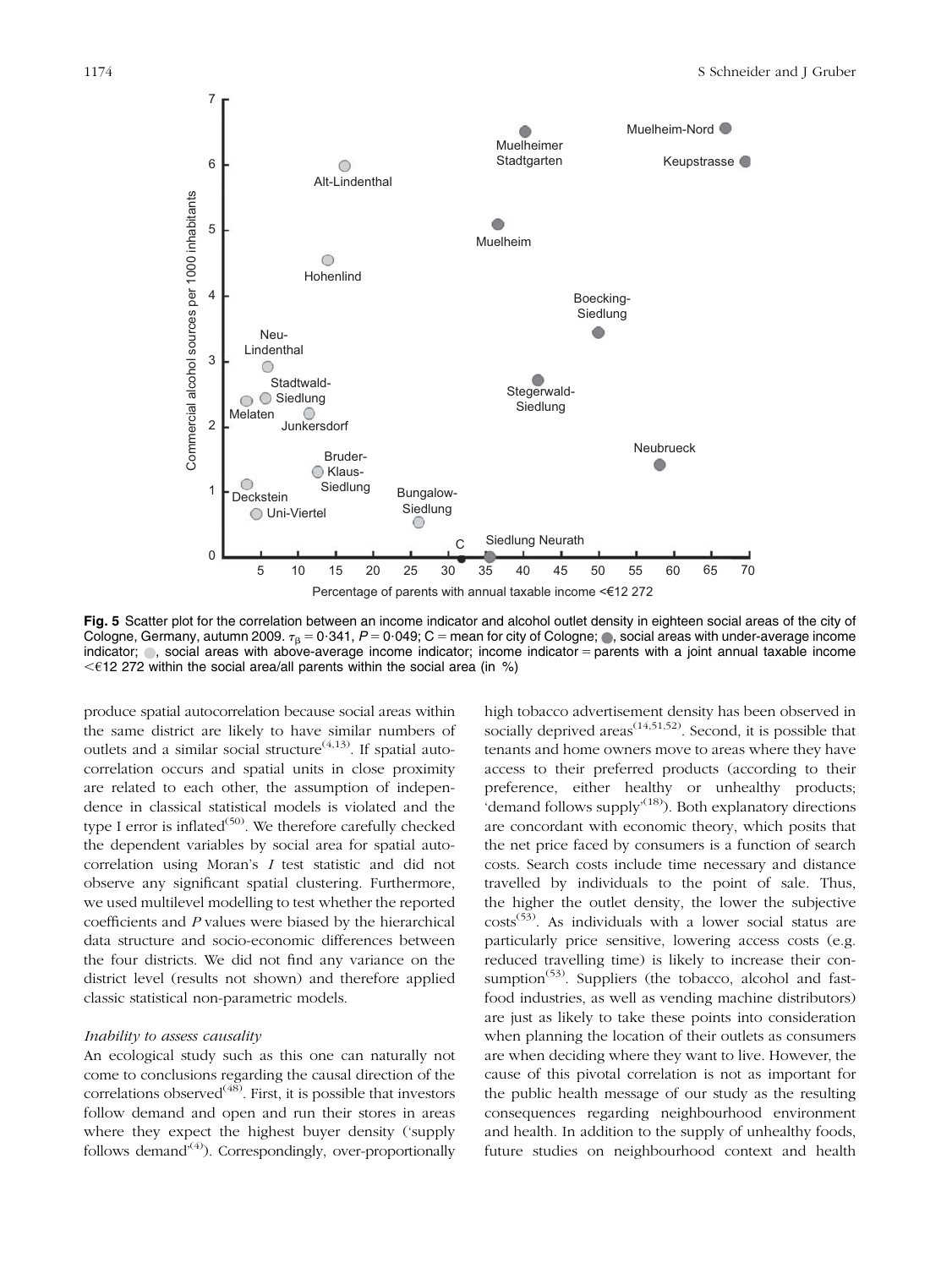<span id="page-7-0"></span>

Fig. 6 Scatter plot for the correlation between an income indicator and fast-food outlet density in eighteen social areas of the city of Cologne, Germany, autumn 2009.  $\tau_\text{B} = 0.473$ , P = 0.009; C = mean for city of Cologne; o, social areas with under-average income indicator;  $\circ$ , social areas with above-average income indicator; income indicator = parents with a joint annual taxable income < $612$  272 within the social area/all parents within the social area (in %)

should simultaneously take the supply of healthy foods (e.g. fresh fruit and vegetables) into account.

To our knowledge the present study is the first to map tobacco, alcohol and fast-food outlets simultaneously using a GIS, which provides information not only about the number, but also about the spatial distribution and density of sources. The comparatively extensive area of investigation and the topicality, thoroughness and validity of the data collection are further strengths of this study. In this way we have fulfilled the stipulations of several authors who had previously questioned the validity of the data (such as selected outlets, register data or participant reports<sup> $(18,21,53-55)$  $(18,21,53-55)$  $(18,21,53-55)$ </sup>) and criticized the lack of cartographic GIS mapping in similar studies $(19)$  $(19)$ .

#### **Conclusions**

Our study demonstrates the link between social and physical contextual factors on the meso level. It can be said that those individuals who are already socially disadvantaged experience a further contextual disadvantage due to their place of residence.

Possible intervention measures to prevent deprivation amplification on the meso level can be initiated on the supply side or on the demand side. On the supply side, the WHO and the aforementioned research groups recommend – among other things – legal age barriers, licensing laws and restrictions on advertising and on local outlet density. In our opinion this should also include the strict prohibition of publicly accessible cigarette vending machines. In Germany, Austria, Italy and Japan such machines are freely accessible on the walls of buildings and in front of tobacconists. In Germany the high-risk group, which includes children and adolescents, is supposed to be protected via non-regulative (and barely effective) commitments made by the cigarette industry and vending machine operators according to which they are not allowed to install poster advertising (within 100m) or cigarette vending machines (within 50m) within a certain distance of schools or youth facilities. Local disparities in the supply of alternative foods could be balanced, at least to a small degree, by enabling higher permeability between neighbourhoods. This could be done, for example, by improving the public transportation system or the network of cycling paths and sidewalks. An adequate settlement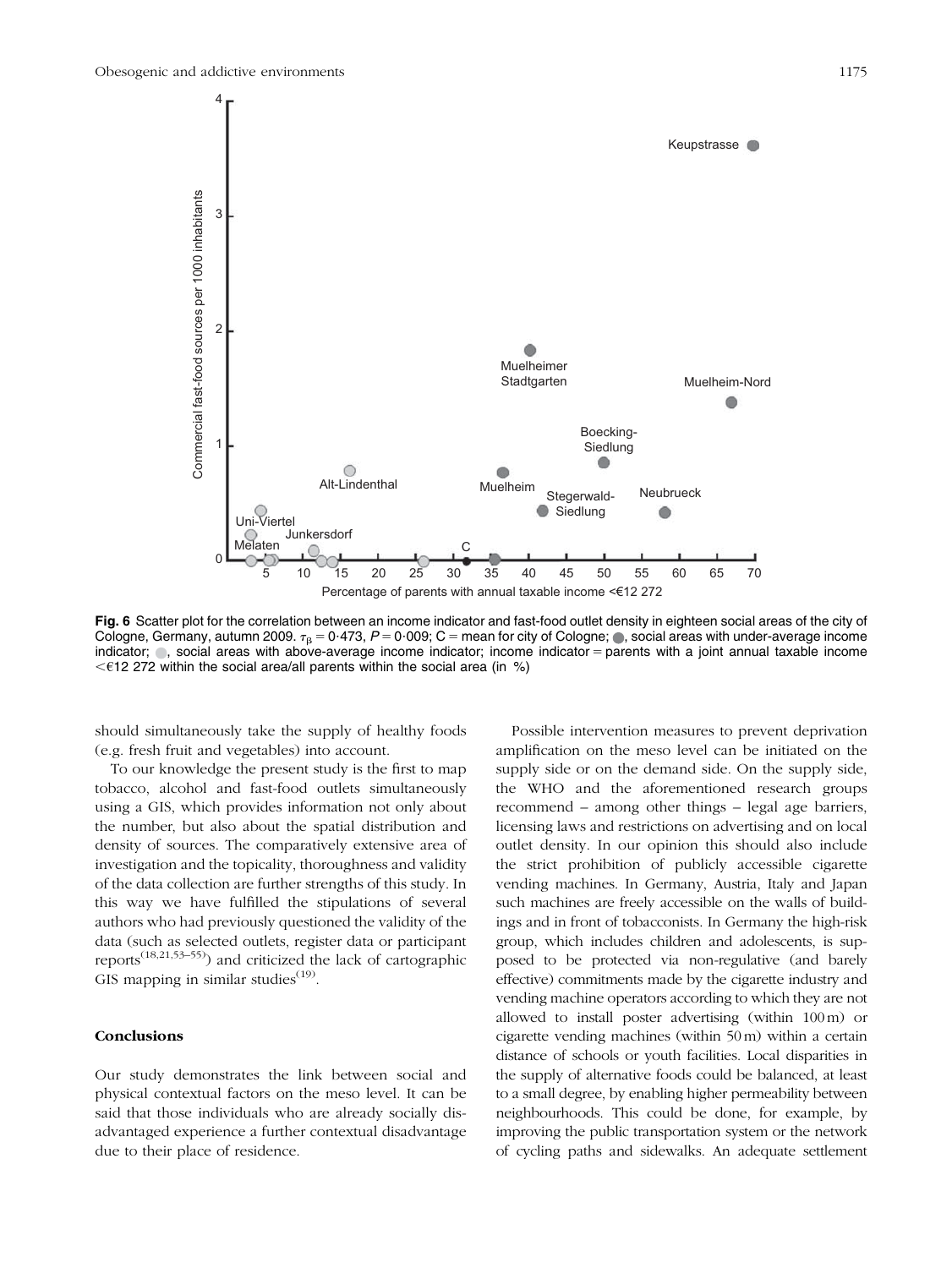<span id="page-8-0"></span>policy (retail mix, health-promoting urban planning of new residential areas and industrial settlements) could counteract negative social differentiation due, for example, to the non-regulated gentrification, segregation or deprivation of whole neighbourhoods. In Germany, for example, each municipal district is responsible for its own retail planning. This type of retail planning employs very detailed product lists to ensure that all residents (also those who are not mobile) have access to a wide range of products. It would therefore be very possible to take health-related issues into consideration in such retail planning processes, allowing targeted intervention on the supply side.

On the demand side, besides better communication about health risks and public health empowerment, promoting diverse shopping facilities (e.g. organic markets) and therapy options in socially disadvantaged areas (e.g. local advertising), the prevention of the onset and the promotion of cessation of tobacco, alcohol or fast-food consumption are central intervention strategies on the meso level. Lifestyle-specific prevention campaigns in schools, youth and old-age facilities, poster campaigns as well as outreach work should be offered, especially in socially disadvantaged districts. Additionally, incentive and support systems (bonification, deductions, quit lines and help lines) could motivate decision makers and disseminators (physicians, pharmacies and teachers) in critical social neighbourhoods to offer tobacco and alcohol cessation courses and to provide nutrition counselling. Furthermore, all of these measures should consider the specific social structure (including migrants) of the respective districts through multilingual and a low-threshold implementation.

#### Acknowledgements

Source of funding: This research received no specific grant from any funding agency in the public, commercial or not-for-profit sectors. According to German law an ethical approval was not required as no personal data were used. Conflicts of interest: The authors had no conflict of interest. Authors' contribution: S.S. was the principal investigator. J.G. conducted the field work of the study, including geocoding. Both authors prepared data management, statistical analyses and figures and wrote the manuscript. Acknowledgements: Without the wealth of statistical information provided by the personnel of the Office for Youth Support in the Department of Youth, Children and Family Welfare, namely Mr Heymann, Mrs Langenbach and Mr Gringmuth-Held, this study would not have been possible. Moreover, the authors would like to thank Professor Thomas Kistemann (Institute for Hygiene and Public Health, University of Bonn) for methodological ideas; Shelby Yamamoto, PhD, and Silke Roehrig, BA, for their helpful comments and support in the preparation of the manuscript; as well as Christian Weidmann, MA, for his statistical programming support.

#### References

- 1. Diez Roux AV (2001) Investigating neighborhood and area effects on health. Am J Public Health 91, 1783-1789.
- 2. Mohnen SM (2012) Neighborhood Context and Health: How Neighborhood Social Capital Affects Individual Health. Utrecht: ICS.
- 3. Diez Roux AV & Mair C (2010) Neighbourhoods and health. Ann N Y Acad Sci 1186, 125–145.
- Morland K, Wing S, Diez Roux A et al. (2002) Neighborhood characteristics associated with the location of food stores and food service places. Am J Prev Med 22, 23–29.
- 5. Pickett KE & Pearl M (2001) Multilevel analyses of neighbourhood socioeconomic context and health outcomes: a critical review. J Epidemiol Community Health 55, 111–122.
- 6. Cummins S & Macintyre S (2006) Food environments and obesity – neighbourhood or nation? Int J Epidemiol 35, 100–104.
- 7. Patterson JM, Eberly LE, Ding Y et al. (2004) Associations of smoking prevalence with individual and area level social cohesion. J Epidemiol Community Health 58, 692–697.
- 8. van Lenthe FJ (2006) Aggregate deprivation and effects on health. In: Social Inequalities in Health: New Evidence and Policy Implications, pp. 167–192 [J Siegrist and M Marmot, editors]. Oxford: Oxford University Press.
- 9. Macintyre S, Ellaway A & Cummins S (2002) Place effects on health: how can we conceptualise, operationalise and measure them? Soc Sci Med 55, 125-139.
- 10. Sellström E & Bremberg S (2006) The significance of neighbourhood context to child and adolescent health and well-being: a systematic review of multilevel studies. Scand J Public Health 34, 544–554.
- 11. Ezzati M, Hoorn SV, Rodgers A et al. (2003) Estimates of global and regional potential health gains from reducing multiple major risk factors. Lancet 362, 271–280.
- 12. van Lenthe FJ & Mackenbach JP (2002) Neighbourhood deprivation and overweight: the GLOBE study. Int J Obes Relat Metab Disord 26, 234–240.
- 13. Hyland A, Travers MJ, Cummings KM et al. (2003) Tobacco outlet density and demographics in Erie County, New York. Am J Public Health  $93$ , 1075-1076.
- 14. Laws MB, Whitman J, Bowser DM et al. (2002) Tobacco availability and point of sale marketing in demographically contrasting districts of Massachusetts. Tob Control 11, ii71–ii73.
- 15. Siahpush M, Jones PR, Singh GK et al. (2010) Association of availability of tobacco products with socio-economic and racial/ethnic characteristics of neighbourhoods. Public Health 124, 525–529.
- 16. Siahpush M, Jones PR, Singh GK et al. (2010) The association of tobacco marketing with median income and racial/ethnic characteristics of neighbourhoods in Omaha, Nebraska. Tob Control 19, 256–258.
- 17. Yu D, Peterson NA, Sheffer MA et al. (2010) Tobacco outlet density and demographics: analysing the relationships with a spatial regression approach. Public Health 124, 412–416.
- 18. Chuang YC, Cubbin C, Ahn D et al. (2005) Effects of neighbourhood socioeconomic status and convenience store concentration on individual level smoking. *J Epide*miol Community Health 59, 568–573.
- 19. Duncan SC, Duncan TE & Strycker LA (2002) A multilevel analysis of neighborhood context and youth alcohol and drug problems. Prev Sci 3, 125-133.
- 20. Berke EM, Tanski SE, Demidenko E et al. (2010) Alcohol retail density and demographic predictors of health disparities: a geographic analysis. Am J Public Health 100, 1967–1971.
- 21. Moore LV, Diez Roux AV, Nettleton JA et al. (2009) Fast-food consumption, diet quality, and neighborhood exposure to